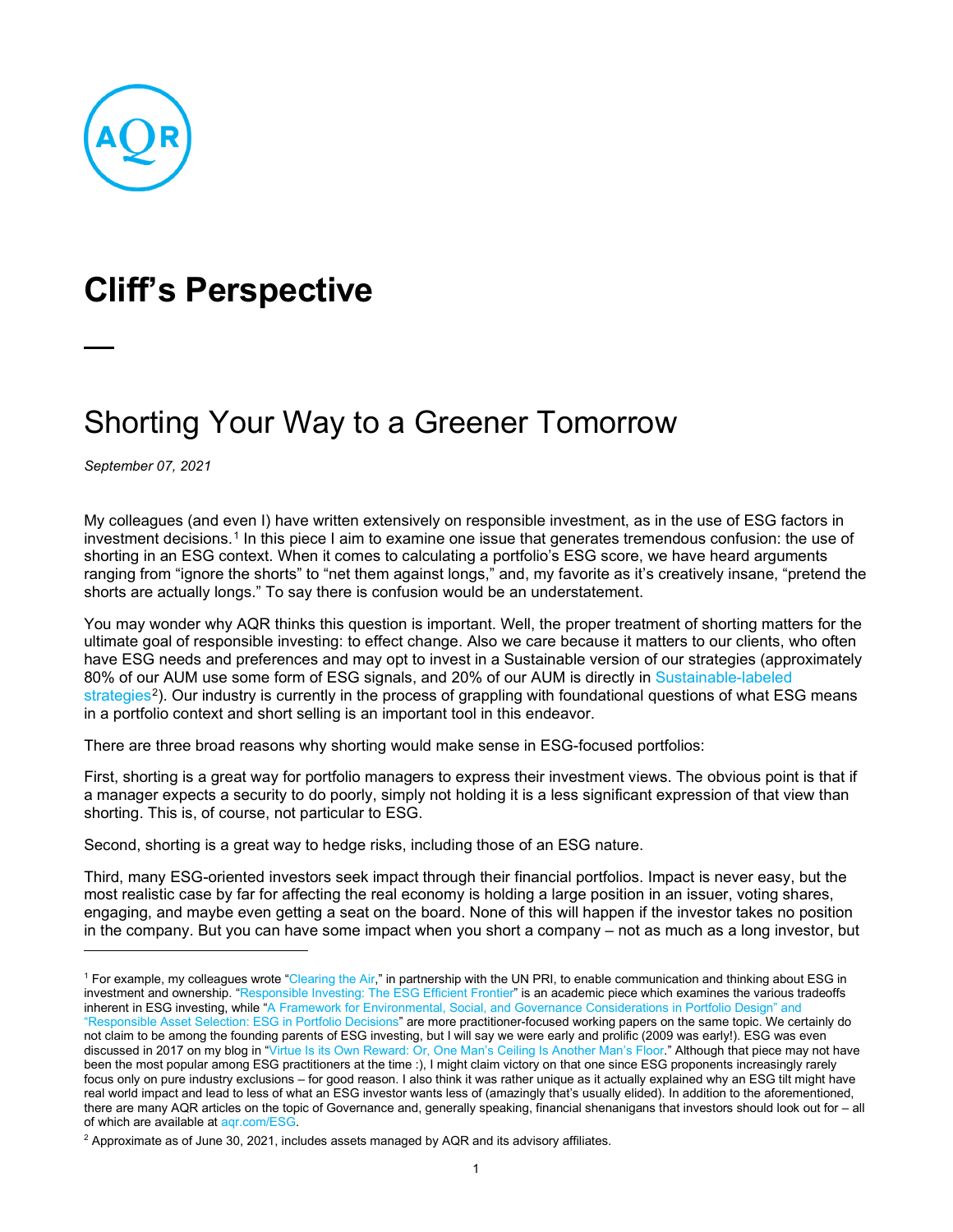more than a non-investor (and, of course, adding shorting doesn't detract from your ability to impact through your long positions).

The points above are general enough to apply to all of ESG; but to build up a richer example, let's focus on one specific aspect relevant to the "E" in ESG: climate change. Specifically, the change induced by greenhouse gas emissions.[3](#page-1-0)

How does climate change rank on the three dimensions listed above?

Returns are easy to interpret. If it is your belief that we will experience a (possibly rapid) transition to a low-carbon economy, or if you expect a global carbon tax or something similar, then you probably want to position your portfolio accordingly.[4](#page-1-1) You can articulate this belief by not holding stocks with, say, high emissions or fossil fuel reserves. But if you truly have this investment view, why wouldn't you short the stocks with the most egregious climate exposure? Some might think this is a long-term view and that shorts are only useful for short-term positioning. That's just not true, at least not for AQR and (probably) similar managers. We typically hold our shorts close to a year, and we have a nontrivial book of short positions that we've held for multiple years. Plus, even when there is turnover, it is generally into stocks with the same characteristics, long or short, that we desire.

Second, many investors (and maybe also regulators) believe that climate change may be a material risk. We hedge risks, and to put it succinctly, hedging is far easier with shorting, and may sometimes be impossible without it. One of my colleagues has an academic paper that is literally titled ["Hedging Climate Change News.](https://academic.oup.com/rfs/article-abstract/33/3/1184/5735305?redirectedFrom=fulltext)" They construct hedge portfolios that, you guessed it, heavily rely on shorting.

Finally, there is impact, and the argument here is straightforward.<sup>[5](#page-1-2)</sup> Shorting has impact by dissuading companies from pursuing whatever is objectionable to the short community in aggregate; in this case, carbon emissions. And, if you need any evidence that companies hate to be shorted, I have [multiple](https://www.independent.co.uk/news/world/americas/elon-musk-short-sellers-gamestop-b1794444.html) anecdotal [references,](https://www.marketwatch.com/story/overstock-founder-tried-to-squeeze-short-sellers-then-sold-out-when-the-sec-cracked-down-2019-09-19) but it's also far from [just anecdotal.](https://www.ft.com/content/136930dc-16cb-4acc-bdee-09833697244b)

If you buy into what I am saying, then this opens up new options for ESG investing. For example, many investors want to reduce the carbon footprint of their portfolios, even going so far as pledging to go net zero to support the Paris accord. The problem of course is that getting to net zero is quite difficult, if not impossible, today – and for the foreseeable future – with just long positions. One would need to buy an enormous amount of carbon offsets to even come close to going net zero. But that is not the only option. An investor could use a combination of both offsets and shorts to meaningfully lower emissions to get close to, if not achieve, net zero.

Thus, if one is measuring the carbon footprint in a portfolio, the shorts should be accounted for: one should count the net footprint, which is the value of the long side minus the value of the short side. You cannot ignore the shorts or the system is imbalanced. In fact, if you do anything but count them as reducing emissions exposure, it's impossibly inconsistent. If you ignore shorts, then adding up the ESG exposure of all the separate market participants will not equal the ESG exposure of the market portfolio. You certainly cannot ignore them or, for some real crazy talk, add their absolute value to the longs. $6$  Anything other than attributing negative carbon to the shorts just won't work, it doesn't add up, and it certainly doesn't help anyone. Counting them, putting pressure on companies with short positions to reduce their emissions and enabling investors to achieve their net zero goals, most certainly does.

Using short selling to reduce carbon exposure, to get to net zero or to achieve other ESG goals, is a vital tool for ESG investing. It's also a tool that can readily be incorporated into portfolio construction.[7](#page-1-4) For those who want their investing to lead to a lower carbon (and better S and G) world, this is one important tool to help us get there.

<span id="page-1-0"></span><sup>&</sup>lt;sup>3</sup> This one is undoubtedly a major focus among many ESG investors today.

<span id="page-1-1"></span><sup>&</sup>lt;sup>4</sup> A more technically accurate statement would be if you believe in this transition and that it is not yet priced in fully. My guess is that many investors believe both of these things.

<span id="page-1-2"></span><sup>&</sup>lt;sup>5</sup> ["Hit 'Em Where It Hurts, ESG Investing 2.0"](https://www.aqr.com/Insights/Research/Trade-Publication/Hit-Em-Where-It-Hurts-ESG-Investing-2) was the first AQR article to propose using shorting to reduce a portfolio's carbon footprint and potentially have positive impact (that is, a carbon footprint with, for once, the right sign!). This argument was further expanded in the wonderfully titled ["\(Car\)Bon Voyage: The Road to Low Carbon Investment Portfolios."](https://www.aqr.com/Insights/Research/White-Papers/CarBon-Voyage-The-Road-to-Low-Carbon-Investment-Portfolios)

<span id="page-1-3"></span> $6$  We have actually seen this proposed by a serious investment firm, though their logic is deeply flawed.

<span id="page-1-4"></span> $^7$  Full disclosure (or bragging as the case may be), we currently run  $\sim$ \$1.5B in net zero assets. Approximate as of June 30, 2021, includes assets managed by AQR and its advisory affiliates.